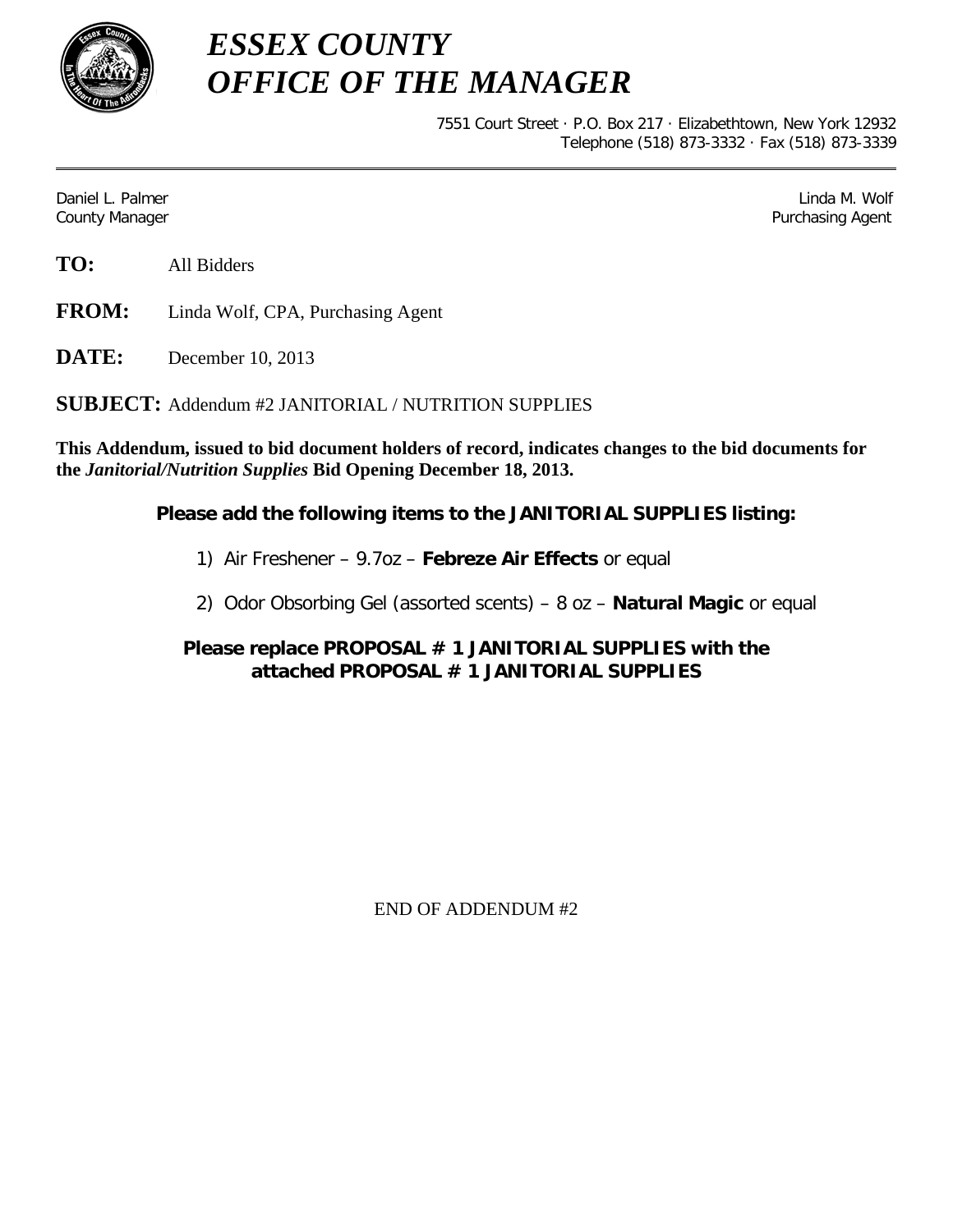| <b>ITEM</b>                                                                                                                                                                                                                         | <b>EST ANNUAL</b><br>QUANTITY | <b>ITEM NUMBER</b> | <b>CONTAINER SIZE /</b><br>SHEETS PER ROLL /<br><b>NUMBER PACKED PER</b><br>CASE | PRICE PER<br>CASE |
|-------------------------------------------------------------------------------------------------------------------------------------------------------------------------------------------------------------------------------------|-------------------------------|--------------------|----------------------------------------------------------------------------------|-------------------|
| Multifold Paper Towels - 9.25 x 9.50, white,<br>heavy weight, SAMPLE PLEASE                                                                                                                                                         | 75 cases                      |                    |                                                                                  |                   |
| Roll Toilet Tissue - 2 ply, ind. Wrap                                                                                                                                                                                               | 175 cases                     |                    |                                                                                  |                   |
| Large Plastic Trash Bags - clear, 100lb dry /<br>75lb wet, approx size: 33 x 40, heavy duty,<br>on a roll, SAMPLE PLEASE<br>Large Plastic Trash Bags - clear, 40+ gal,<br>approx size: 40 x 63, heavy duty, SAMPLE<br><b>PLEASE</b> | 55 cases<br>10 cases          |                    |                                                                                  |                   |
| Medium Plastic Trash Bags - clear, 20-30 gal,<br>heavy duty, on a roll, SAMPLE PLEASE                                                                                                                                               | 12 cases                      |                    |                                                                                  |                   |
| Small Plastic Trash Bags - heavy duty, clear,<br>approx size 24 x 24, on a roll, SAMPLE<br><b>PLEASE</b>                                                                                                                            | 36000 bags                    |                    |                                                                                  |                   |
| Cups: 5oz cold, 2 7/8"H x 1 1/2" base                                                                                                                                                                                               | 8000 cups                     |                    |                                                                                  |                   |
| Cups: 7oz cold, plastic, Dart Conex # 7N25<br>or equal                                                                                                                                                                              | 10000 cups                    |                    |                                                                                  |                   |
| Cups: 8oz hot/cold, styrofoam DC8J8                                                                                                                                                                                                 | 21000 cups                    |                    |                                                                                  |                   |
| Furniture Polish / aerosol, silicone free,<br>Endust,                                                                                                                                                                               | 12 cases                      |                    |                                                                                  |                   |
| Furniture Polish / aerosol, Endust<br>Professional, or equal                                                                                                                                                                        | 6 cases                       |                    |                                                                                  |                   |
| Liquid Disinfectant/Cleaner (non-abrasive)<br>Comet, 32 oz NOT CRÈME<br>Roll Paper Towel/Perf,, sample please -                                                                                                                     | 2 cases                       |                    |                                                                                  |                   |
| <b>WHITE - RECYCLED</b>                                                                                                                                                                                                             | 500 rolls                     |                    |                                                                                  |                   |
| Roll Paper Towel/Perf, good quality, sample<br>please - BROWN - RECYCLED                                                                                                                                                            | 2100 rolls                    |                    |                                                                                  |                   |
| Roll Paper Towel - equal to Brawny or<br><b>Bounty</b>                                                                                                                                                                              | 25 cases                      |                    |                                                                                  |                   |
| Spray Disinfectant - describe fragrance                                                                                                                                                                                             | 100 cases                     |                    |                                                                                  |                   |
| Spray Disinfectant - SPRAY PAK, or equal                                                                                                                                                                                            | 10 cases                      |                    |                                                                                  |                   |
| Liquid All-Purpose Bathroom Cleaner -<br>disinfecting Cello DBS, or equal                                                                                                                                                           | 52 gallons                    |                    |                                                                                  |                   |
| Bleach - Clorox, or equal                                                                                                                                                                                                           | 150 gallons                   |                    |                                                                                  |                   |
| Oxiclean, 25lb tub                                                                                                                                                                                                                  | 3 tubs                        |                    |                                                                                  |                   |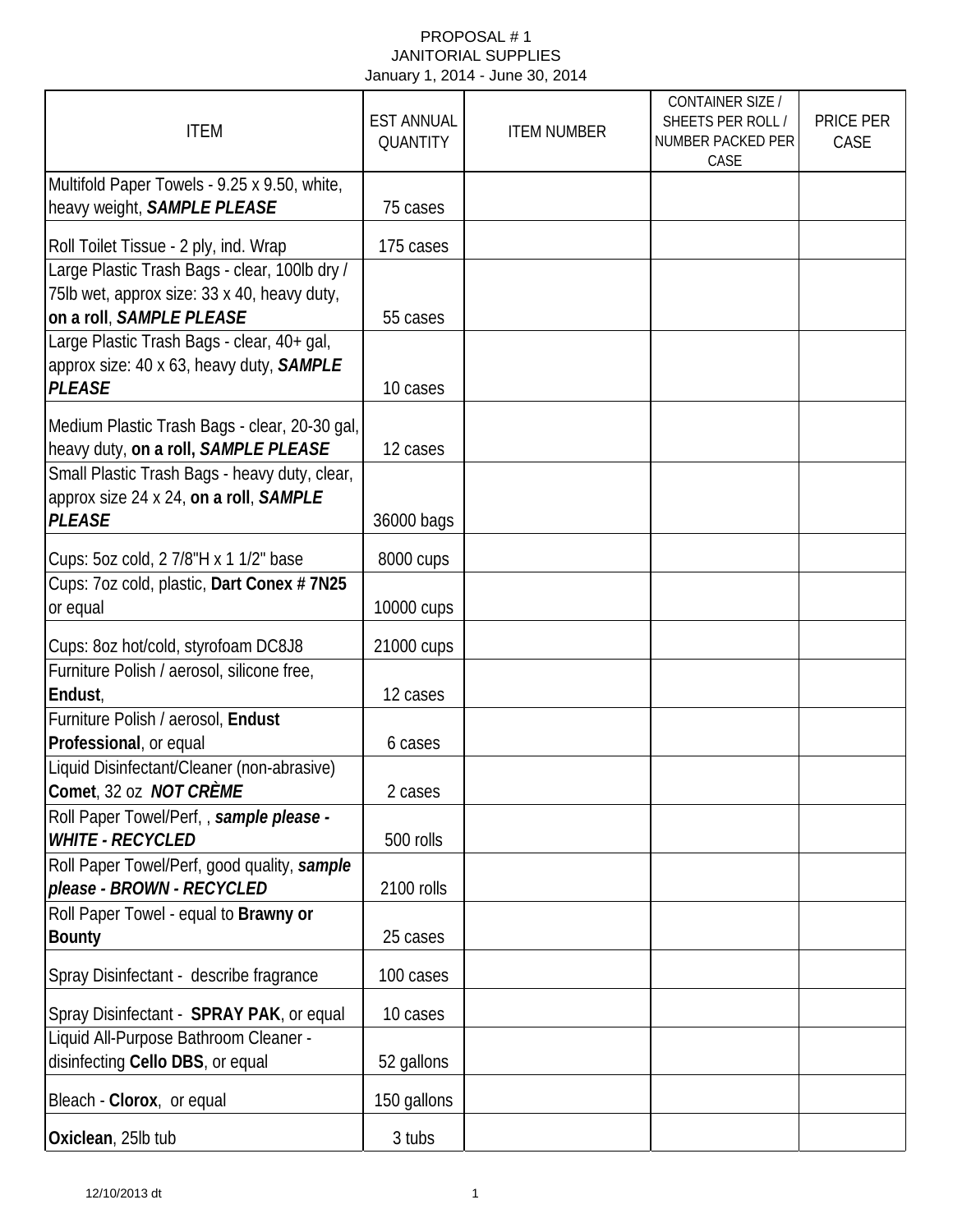| Plunger                                                                                                                                       | 10 <sub>ea</sub> |  |  |
|-----------------------------------------------------------------------------------------------------------------------------------------------|------------------|--|--|
| <b>Toilet Brush with Holder</b>                                                                                                               | 15ea             |  |  |
| Brooms: corn maids                                                                                                                            | 20ea             |  |  |
| Liquid Bowl Cleaner - low corrosive / acidity,                                                                                                | 120 bottles      |  |  |
| Air Deodorizer - Simonize Eliminator or<br>equal - Provide Sample & Specs if equal<br>product<br>Air Freshener - 9.7 oz - Febreze Air Effects | 36 cases         |  |  |
| or equal                                                                                                                                      | 5 cases          |  |  |
| Odor Obsorbing Gel - assorted scents - 8 oz -<br>Natural Magic, or equal                                                                      | 20ea             |  |  |
| Mop Head - 8 oz - THIN BAND ONLY -<br>(nylon or blend for waxing)                                                                             | $2$ doz          |  |  |
| Mop Head - 16 oz - THIN BAND ONLY                                                                                                             | 47 doz           |  |  |
| Mop Head - 20 oz - THIN BAND ONLY                                                                                                             | 3 doz            |  |  |
| Cotton Wall Mop Pad 5" x 8 1/2" - Geerpres<br># 9502 or equal                                                                                 | 12ea             |  |  |
| Microfiber Wall Wash Mop Pad - 5" x 10 1/2" -<br>Backing: velcro style loop                                                                   | 12ea             |  |  |
| Handle for above Microfiber Wall Wash Mop                                                                                                     | 12ea             |  |  |
| Murphy's Oil - liquid soap, or equal                                                                                                          | 6 cases          |  |  |
| Bully crème cleanser - qt<br>Digest - gal, or equal - Provide Sample &                                                                        | 1 case           |  |  |
| Specs if equal product                                                                                                                        | 12 cases         |  |  |
| Ammonia - container size: gallon,<br>Powder Cleanser - Comet, or equal -                                                                      | 24 cases         |  |  |
| Provide Sample & Specs if equal product                                                                                                       | 12 cases         |  |  |
| Spray Bottles - 32oz                                                                                                                          | 36 ea            |  |  |
| <b>Trigger Sprayers</b>                                                                                                                       | 36 ea            |  |  |
| NetCare N841 - oil based stainless steel<br>cleaner, aresol, or equal                                                                         | 10 cases         |  |  |
| Claire stainless steel cleaner, or equal                                                                                                      | 2 cases          |  |  |
| <b>Mop Handles</b>                                                                                                                            | 24 ea            |  |  |
| Floor Wax - Nova X, or equal                                                                                                                  | 20 gal           |  |  |
| Floor Stripper - 10 gal                                                                                                                       | 20 gal           |  |  |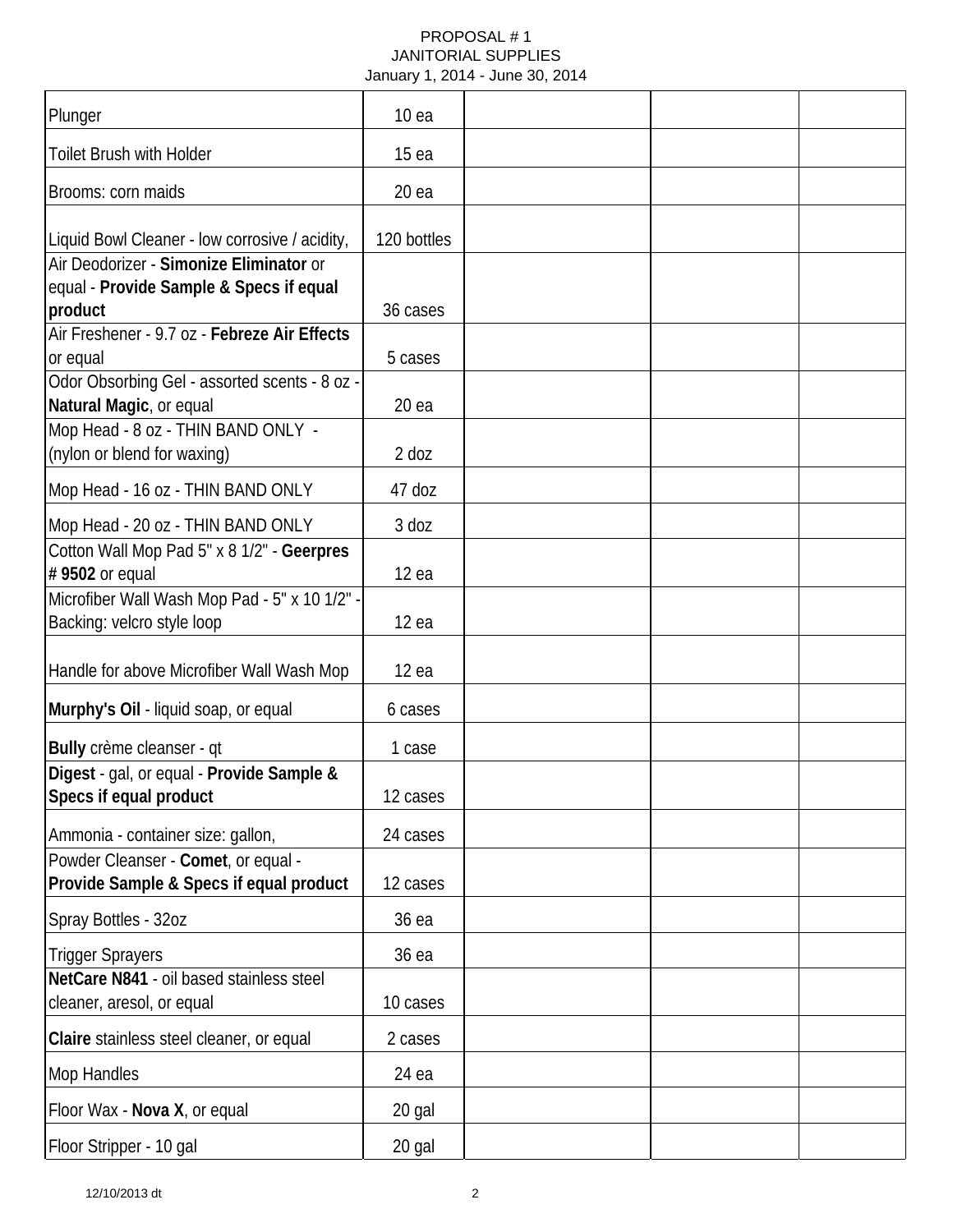| Floor Finish - Buckeye Proclaim, or equal    | 10 gal      |  |  |
|----------------------------------------------|-------------|--|--|
|                                              | 480 lbs     |  |  |
| <b>Laundry Detergent</b>                     | (20 lb box) |  |  |
| <b>Dish Detergent</b>                        | 5 cases     |  |  |
| Cleaner/Degreaser - Simonize AP7,            |             |  |  |
| container size: gallon, or equal             | 10 cases    |  |  |
| Cleaner/Degreaser - Simonize Stike Force     |             |  |  |
| or equal, container size: Quart              | 5 cases     |  |  |
| GOJO Deluxe Lotion Hand Soap 2L - # 2217 -   |             |  |  |
| dispensers supplied free of charge           | 30 cases    |  |  |
| Liquid Hand Soap Simonize Phlo Off or        |             |  |  |
| equal, for dispensers (gal)                  | 12 gal      |  |  |
|                                              |             |  |  |
| Hand Sanitizers Purell 9656/9657, or equal   | 5 cases     |  |  |
| Hand Sanitizers Foam 5392, or equal          | 5 cases     |  |  |
| Single Use Laundry Detergent Packets         | 1 case      |  |  |
| Electrolux Style U / Prolux Vacuum Bags -    |             |  |  |
| 100/cs                                       | 200 bags    |  |  |
|                                              |             |  |  |
| Mighty Mite - Type MM vacuum bags            | 60 bags     |  |  |
| Sanitaire Vacuum Bags - UP-1 - 9100, C4900   | 100 bags    |  |  |
|                                              |             |  |  |
| Sanitaire Vacuum Bags - SD - P1/6600         | 200 bags    |  |  |
| Vacuum Cleaner Scent Tabs - Style 515        | 5 packages  |  |  |
| Ecolab TriStar Flexylight Laundry Soap #     |             |  |  |
| 16326                                        | 35          |  |  |
| Ecolab Neutral Floor Cleaner # 6100035       | 35 cases    |  |  |
| Ecolab Heavy Duty Bathroom Cleaner           |             |  |  |
| Disinfectant #10158                          | 10 cases    |  |  |
| Ecolab Orange Force # 21038                  | 1 case      |  |  |
| Ecolab Revitalize Perfusion Carpet Cleaner # |             |  |  |
| 10379                                        | 1 case      |  |  |
| Ecolab Revitalize Encapsulation Carpet       |             |  |  |
| Cleaner - 1 gal - # 61495099                 | 1 case      |  |  |
|                                              |             |  |  |
| Ecolab Solid Surge Plus # 17905              | 12 cases    |  |  |
| Ecolab All Purpose Cleaner # 14205           | 2 cases     |  |  |
| Ecolab Solid Navisoft #16001                 | 10 cases    |  |  |
| Ecolab Stain Away # 13649                    | 3 cases     |  |  |